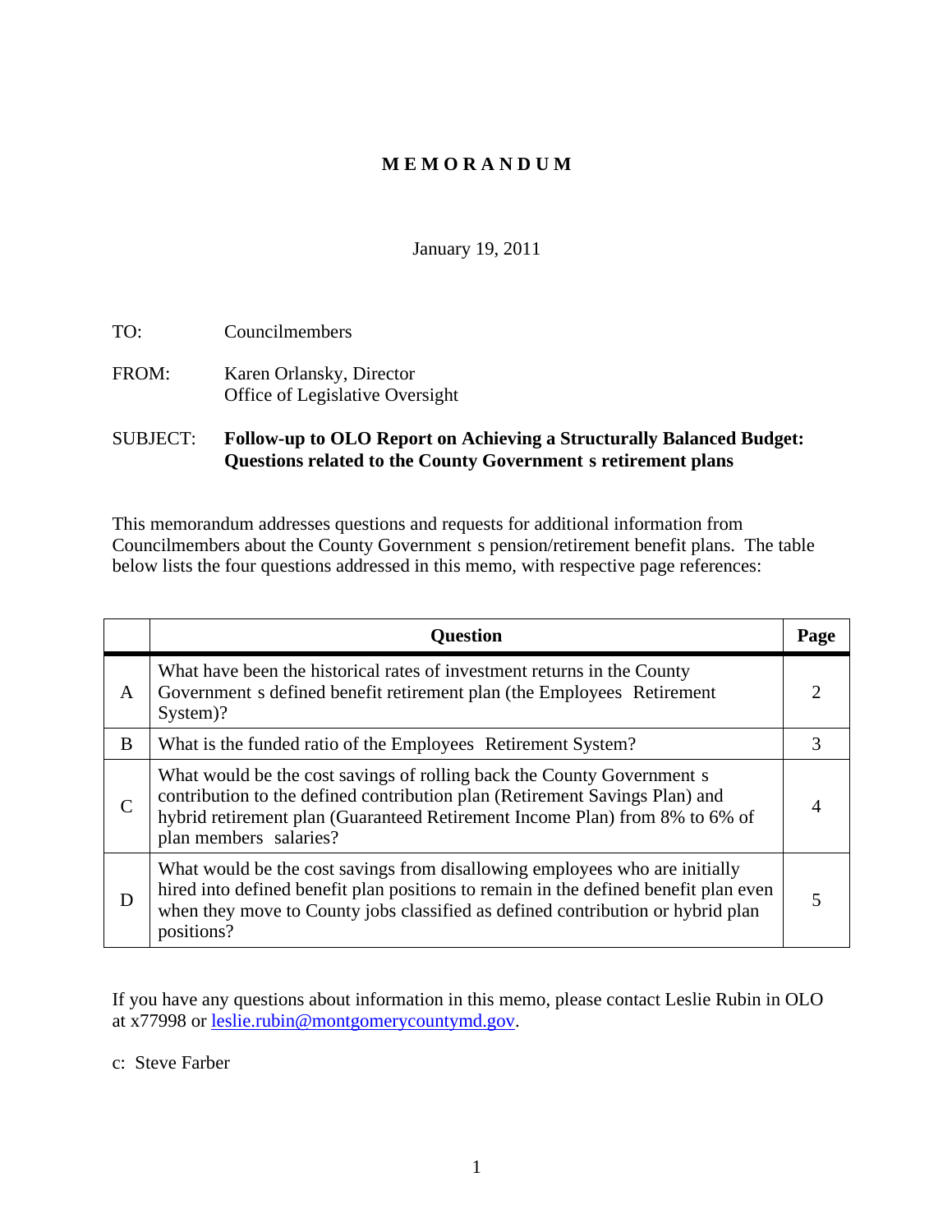### **A. What have been the historical rates of investment returns in the County Government s defined benefit retirement plan (the Employees Retirement System)?**

Between 2001 and 2010, the County Government and the County s actuaries assumed that the Employee Retirement System (ERS) investments would earn 8% annually. This rate of return is one of the key assumptions that directly affects the actuaries annual calculation of the recommended County Government contribution to the ERS.

The exhibit below summarizes the ERS actual rates of investment returns from 2001 through 2010. As the data show, the ERS met its projected rate of return in half of the years during the decade. In four of the years, the ERS had negative returns, i.e., the investments lost money during the year. According to Mercer (the firm that provides actuarial services to the County), from 2001 to 2010, the average annual rate of return was approximately  $3.6\%$ .

In December 2010, the County Government adjusted the assumed rate of investment return in the ERS downward from 8% to 7.5% annually. Lowering this assumption will increase the County Government s annual contributions to the ERS.



### **Employees Retirement System Rates of Return, 2001-2010**

Source: Montgomery County Employee Retirement Plan CAFRs, 2001-2010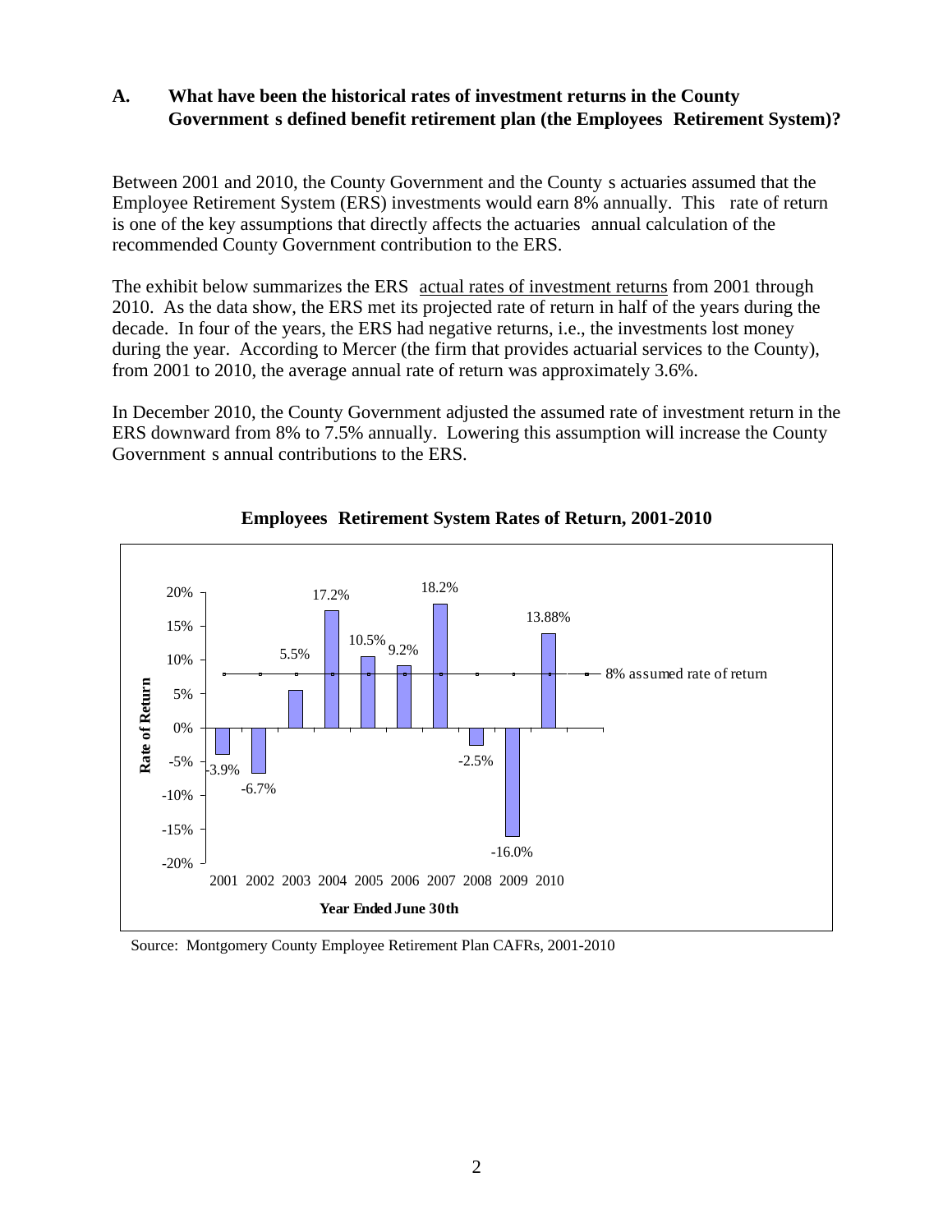### **B. What is the funded ratio of the Employees Retirement System?**

The amount of money that a pension plan has to pay for its long-term liabilities is generally expressed as a percentage, which is referred to as a pension system s funded ratio. A ratio of 100 percent means a pension fund has 100 percent of the assets needed to pay for its projected liabilities (the cost of pensions) for current members.

A pension fund with pension liabilities that exceed its current assets has what is known as an unfunded liability; a pension fund with an unfunded liability has a funded ratio below 100 percent. Experts generally assert that a pension fund is healthy if it has a funded ratio of at least  $80\%$ .<sup>1</sup>

During the past decade, the ERS funded ratio has declined. In FY00 the ERS had sufficient funds to pay for 98.9% of its future pension liabilities; by FY10 that percent declined to 76.6% due to investment losses, changes in plan assumptions<sup>2</sup> by the County s actuaries, and increased liabilities due to salary and pension benefit enhancements. Between the end of FY09 and the end of FY10, the ERS unfunded liability increased approximately \$100 million, from \$751 million to \$854 million, primarily due to changes in plan assumptions.

The exhibit below shows the ERS funded ratio at the end of each fiscal year, from FY00 to FY10.



#### **Employees Retirement System Funded Ratio, 2000-2010**

Source: ERS Actuarial Valuation Reports, 2000-2010

<sup>1</sup> See, e.g., Munnell et al., *The Funding of State and Local Pensions: 2009-2013*, Center for Retirement Research at Boston College at p.4 (April 2010); *The Trillion Dollar Gap: Underfunded State Retirement Systems and the Road to Reform*, The Pew Center on the States at p.3 (February 2010).

<sup>&</sup>lt;sup>2</sup> Plan assumptions include many types of data, including employee retirement rates, life expectancy, projected rate of investment return, and inflation.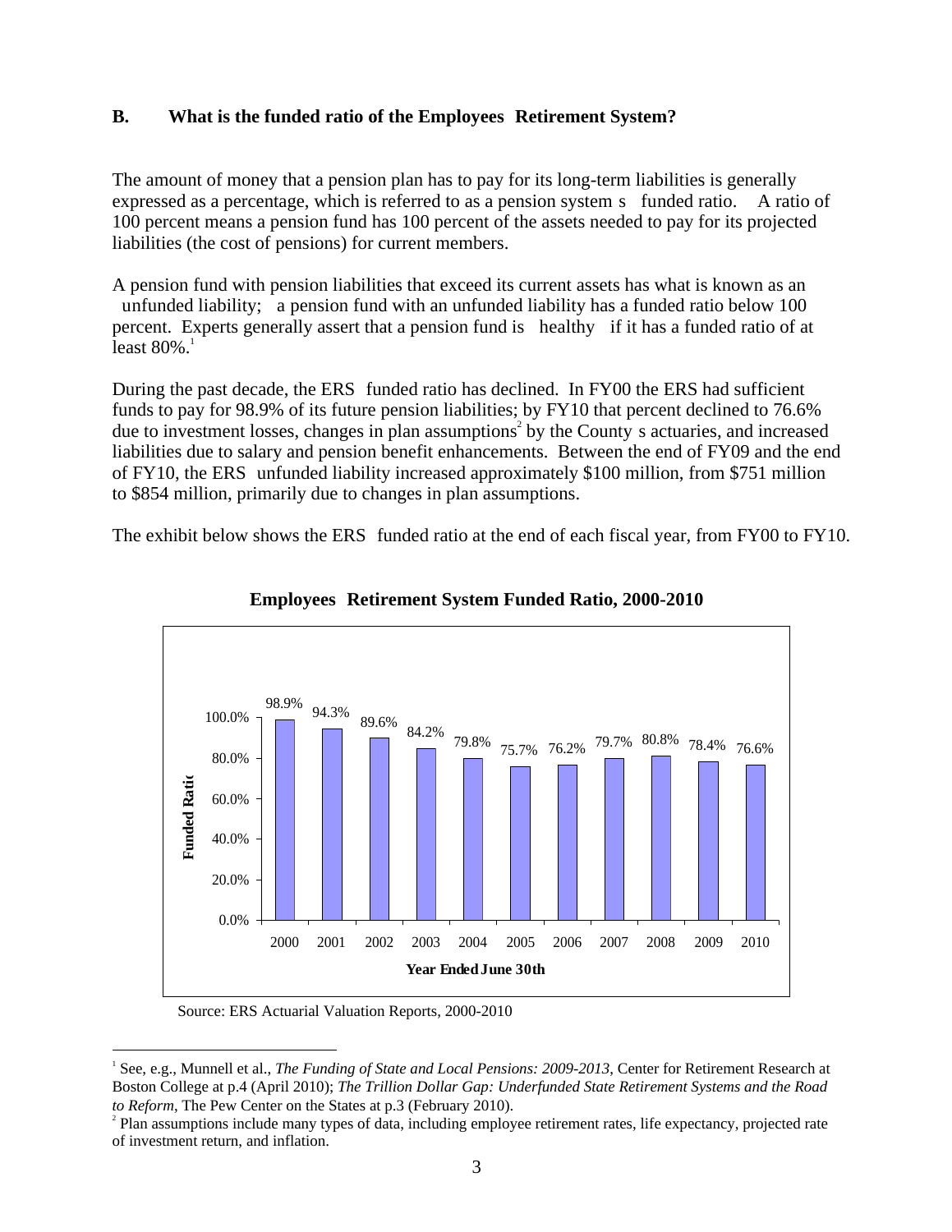# **C. What would be the cost savings of rolling back the County Government s contribution to the defined contribution plan (Retirement Savings Plan) and hybrid retirement plan (Guaranteed Retirement Income Plan) from 8% to 6% of plan members salaries?**

Currently, the County Government contributes 8% of salary towards retirement for most members of the County s RSP (defined contribution plan) and GRIP (hybrid retirement plan). In FY11, the County Government will contribute approximately \$13.8 million to employee retirement accounts in the RSP and GRIP for approximately 4,200 employees. If the County Government contributed 6% of employees salary, the contribution would have been \$10.3 million, a savings of \$3.0 million.

|                                                    | <b>FY11 RSP/GRIP Contribution</b> |                | <b>Difference</b> |
|----------------------------------------------------|-----------------------------------|----------------|-------------------|
|                                                    | Actual $(8\%$ of Salary)*         | 6% of Salary   |                   |
| <b>Employees' Retirement</b><br>Savings Plan (RSP) | $$11.2$ million                   | \$8.4 million  | \$2.8 million     |
| <b>Guaranteed Retirement</b><br>Income Plan (GRIP) | \$2.6 million                     | \$2.4 million  | \$0.2 million     |
| <b>Total</b>                                       | \$13.8 million                    | \$10.8 million | \$3.0 million     |

\*Note: based on actuarial calculations, in FY11 the County Government contributed 6.53% of salary toward retirement for members of the GRIP.

Source: Executive s FY11 Proposed Operating Budget and OLO calculations

OLO was also asked to estimate the savings if the County Government switched from an 8%-4% employer-employee contribution split to a 6%-6% split. In such a scenario, the savings to the County would be the same \$3.0 million identified above. However, a 6%-6% split would require RSP/GRIP employees to contribute an additional 2% of their salaries towards retirement. This would result in an employee contribution that is higher than employee contributions in the integrated pension plan (all ERS members hired after 1978), who are required to contribute between 4% and 5.5% of salary towards their retirement.